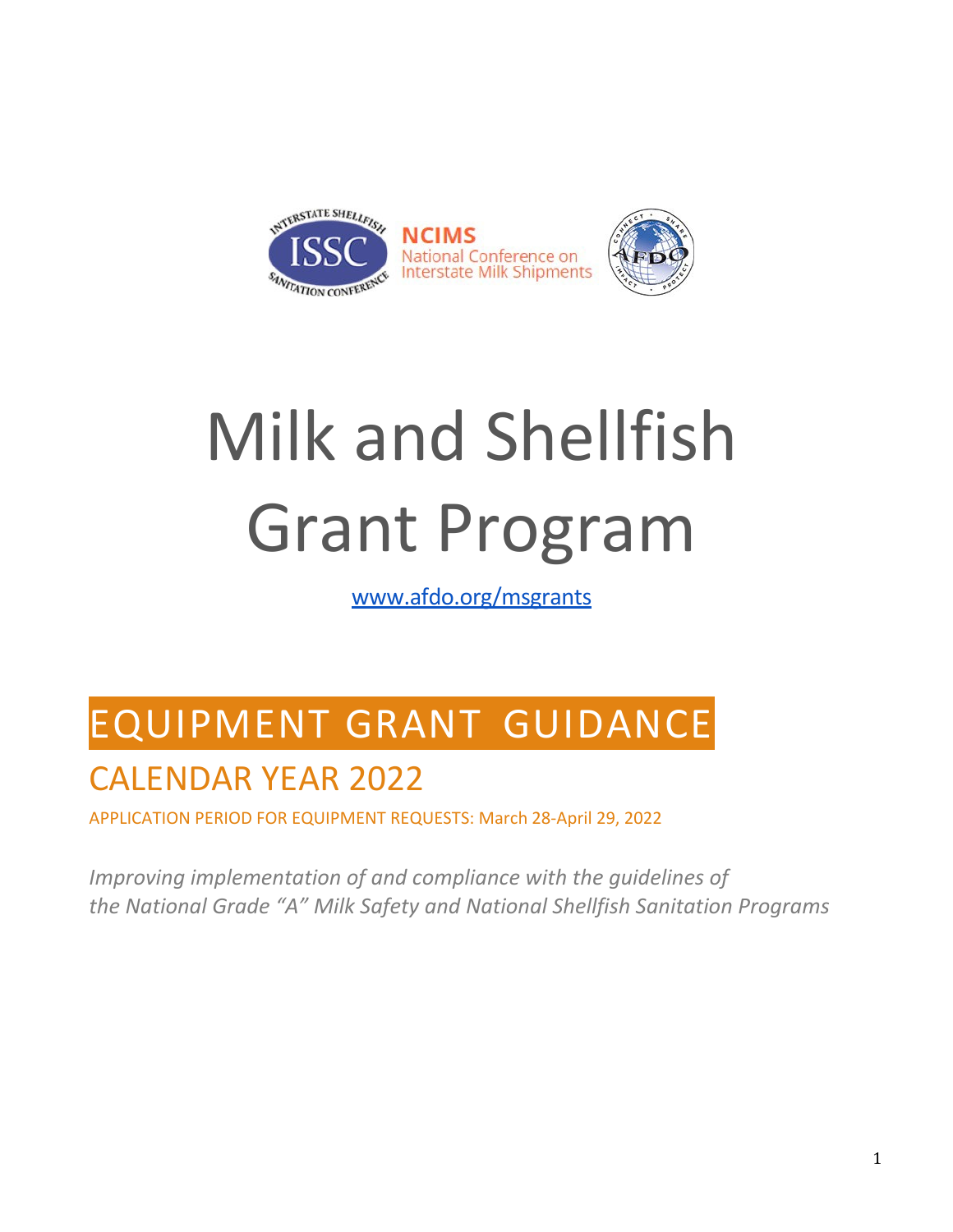|                |                                                  | 3  |
|----------------|--------------------------------------------------|----|
| I.             |                                                  | 3  |
| Ⅱ.             |                                                  | 3  |
| Ш.             |                                                  | 3  |
| IV.            | Maximum Number of Grant Applications per Program | 3  |
| V.             |                                                  | 3  |
|                |                                                  |    |
|                |                                                  | 4  |
| Ι.             |                                                  | 4  |
|                |                                                  |    |
|                |                                                  | 5  |
|                |                                                  |    |
|                |                                                  | 6  |
| $\mathbf{I}$ . |                                                  | 6  |
| $\Pi$ .        |                                                  | 6  |
| III.           |                                                  | 7  |
| IV.            |                                                  | 7  |
|                |                                                  |    |
|                |                                                  | 9  |
| $\mathbf{I}$ . |                                                  | 9  |
| II.            |                                                  | 9  |
| III.           |                                                  | 10 |
|                |                                                  | 10 |
|                |                                                  |    |
|                |                                                  |    |
|                |                                                  |    |
|                |                                                  |    |
|                |                                                  | 11 |
|                |                                                  | 11 |
|                |                                                  | 12 |
|                |                                                  | 13 |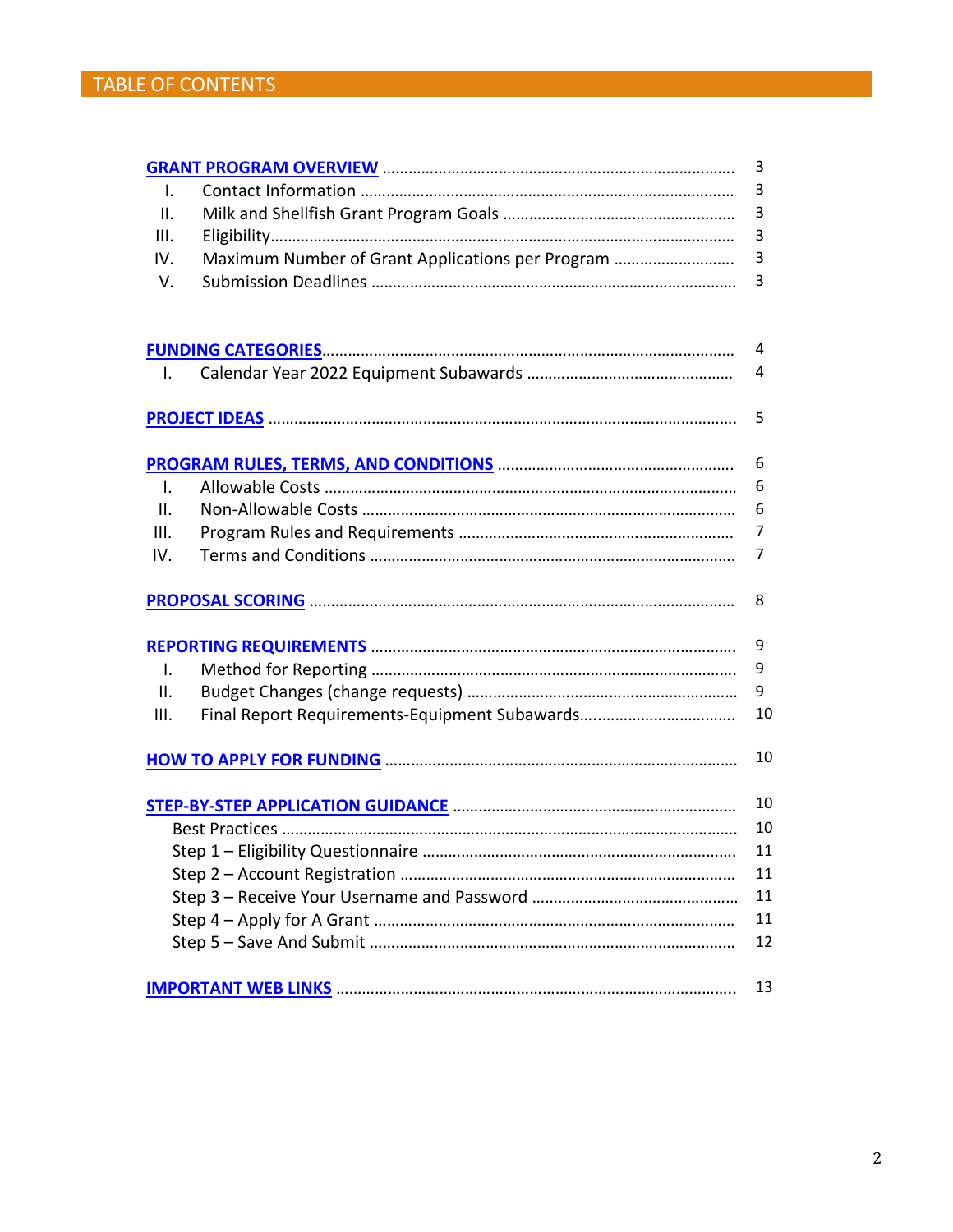# <span id="page-2-0"></span>**EQUIPMENT GRANT PROGRAM OVERVIEW**

The U.S. Food and Drug Administration (FDA), in collaboration with the Interstate Shellfish Sanitation Conference (ISSC), the National Conference on Interstate Milk Shipments (NCIMS), and the Association of Food and Drug Officials (AFDO), is proud to announce the 2022 State Cooperative Grant Program for National Grade "A" Milk Safety Programs and National Shellfish Sanitation Programs (the *Milk and Shellfish Grant Program*). This program provides funds for equipment purchases in support of milk and shellfish regulatory programs. Knowing that resources are limited for all food protection partners, FDA, ISSC, NCIMS, and AFDO have worked diligently to design simple application, funding, and reporting systems. Applicants to this program can expect a straightforward application process with streamlined reporting requirements.

# <span id="page-2-1"></span>I. CONTACT INFORMATION

For additional information or technical support, please contact the AFDO Milk and Shellfish Grants Management Team at (717) 814-9873 or [msgrants@afdo.org.](mailto:msgrants@afdo.org)

# <span id="page-2-2"></span>II. MILK AND SHELLFISH GRANT PROGRAM GOALS

The goal of the Milk and Shellfish Grant Programs is to assist regulatory programs with their implementation of the Grade "A" Milk Safety program and/or the National Shellfish Sanitation Program.

#### <span id="page-2-3"></span>III. ELIGIBILITY

Funding is available to:

State or territorial (Puerto Rico) agencies with the regulatory/rating authority, or that provide a state laboratory service, to implement the National Grade "A" Milk Safety Program; *and/or*

State agencies with the regulatory authority, or that provide a state laboratory service, to implement the National Shellfish Sanitation Program.

# <span id="page-2-4"></span>IV. MAXIMUM NUMBER OF GRANT APPLICATIONS PER PROGRAM

MILK: A single agency with authority to implement the National Grade "A" Milk Safety Program (regulatory/rating authority or laboratory service) may submit one application for funding in the CY 2022 equipment funding portal opening, which is currently projected as March 28-April 29, 2022.

SHELLFISH: A single agency with authority to implement the National Shellfish Sanitation Program may submit one application for funding in the CY 2022 equipment funding portal opening, which is currently projected as March 28-April 29, 2022.

# <span id="page-2-5"></span>V. SUBMISSION DEADLINES

All applications must be made through the online grant management portal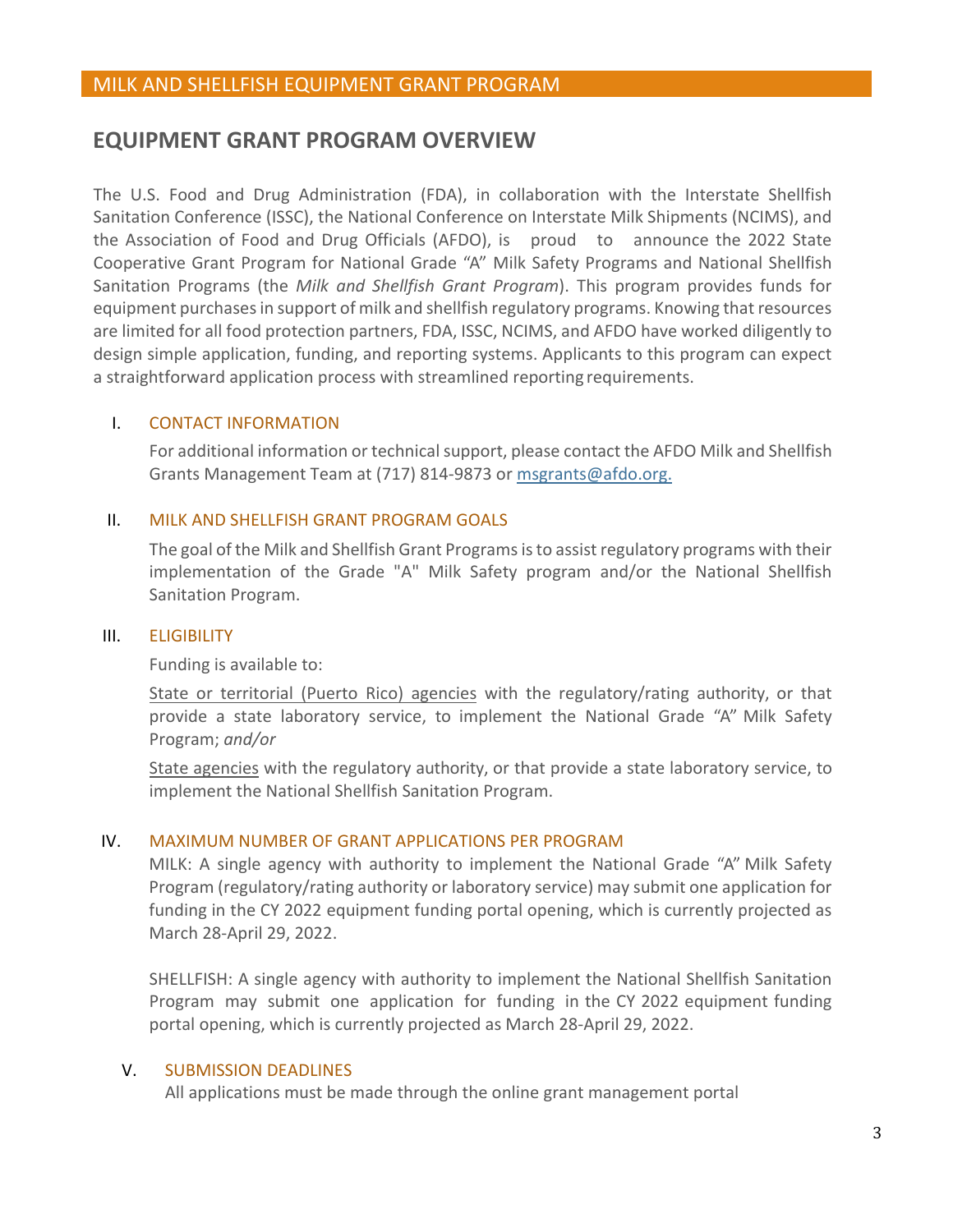# [https://msgrants.fluxx.io .](https://msgrants.fluxx.io/)

Applications for **Calendar Year 2022 Equipment Subawards** can be submitted beginning March 28, 2022. All applications must be completed and successful submitted through the portal by April 29, 2022, at 7:59 PM eastern.

# <span id="page-3-0"></span>**FUNDING CATEGORIES**

Funds may be used to assist eligible agencies (with Milk and/or Shellfish regulatory/rating authority or that provide a state laboratory service) in completing projects that meet the goals and objectives of the *Milk and Shellfish Grant Program*:

# <span id="page-3-1"></span>I. CALENDAR YEAR 2022 EQUIPMENT SUBAWARDS

Equipment Subawards allow programs to request funding for equipment purchases that support the National Grade "A" Milk Safety Program and/or the National Shellfish Sanitation Program (NSSP). These subawards allow the purchase of program-related equipment that helps to improve Milk or Shellfish safety and/or increase the efficiency and/or effectiveness of an eligible regulatory program.

• Milk and Shellfish Equipment Subawards – Applications to be accepted March 28- April 29, 2022.

# **Maximum funding details for CY 2022 Equipment Subawards:**

### **National Grade "A" Milk Safety Program**

- Each state can be awarded up to \$25,000 for Milk Equipment (Puerto Rico is also eligible)
- For States that have multiple applications from different agencies with a role in implementing the National Grade "A" Milk Safety Program, the maximum limits will apply per State

#### **National Shellfish Sanitation Program**

- Each Producing State Program can be awarded up to \$40,000 and
- Each Non-Producing State Program can be awarded up to \$5,000
- For States that have multiple applications from different agencies with a role in implementing the National Shellfish Sanitation Program, the maximum limits will apply per State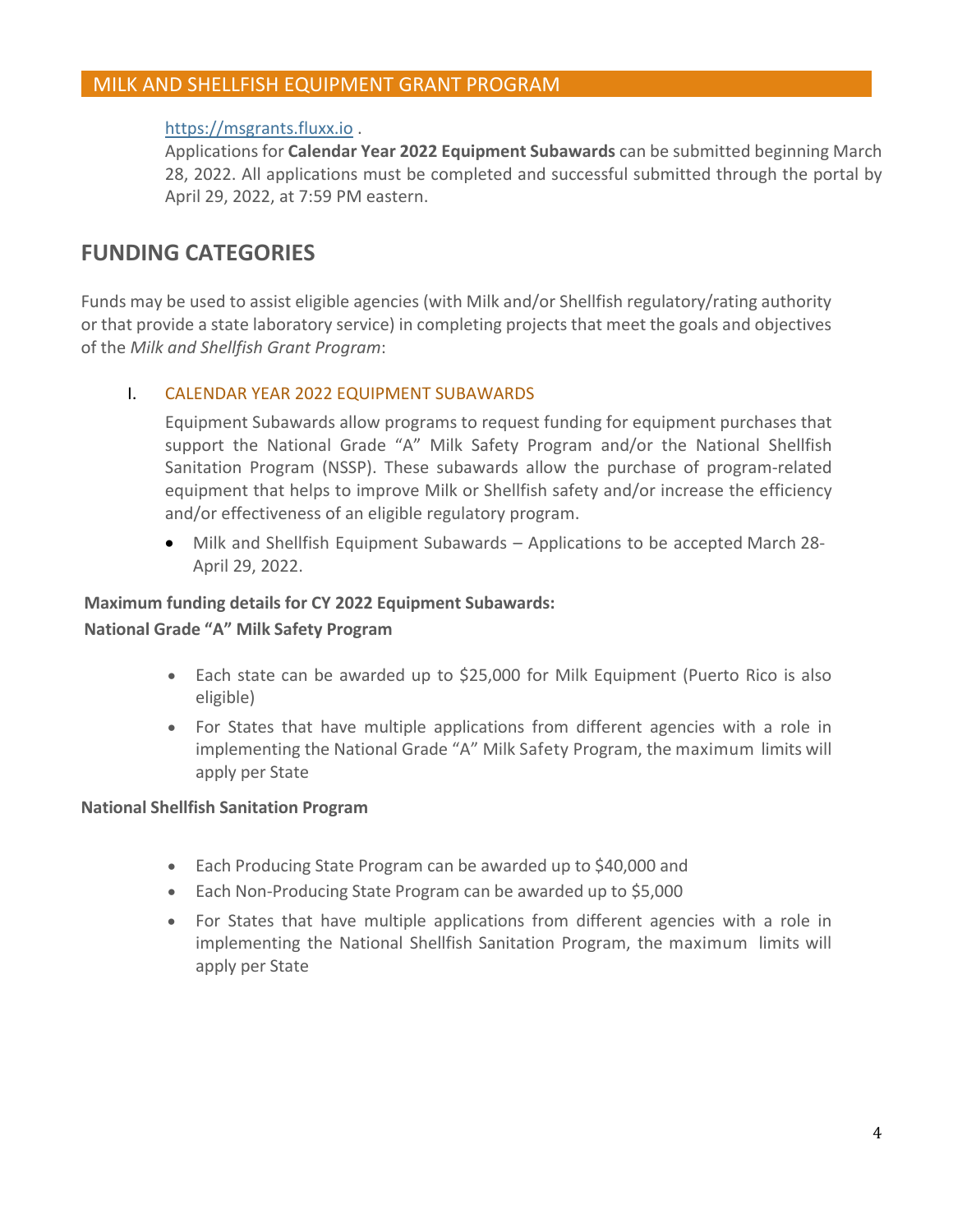# <span id="page-4-0"></span>**PROJECT IDEAS**

The *Milk and Shellfish Grant Program* is designed to fund projects that assist programs in achieving and/or maintaining compliance with requirements and goals of the National Grade "A" Milk Safety Program and the National Shellfish Sanitation Program. Laptops and/or tablets (iPads, Smart books) will be considered provided sufficient justification in the application explains how the devices are going to be used as *tools* to support the milk or shellfish programs. **See the** *Program Rules, Terms, and Conditions* **section for more detail.**

# **CALENDAR YEAR 2022 EQUIPMENT SUBAWARDS**

**Examples of equipment needs for the National Grade "A" Milk Safety Programs, including:**

- **Immersion circulators and heaters**
- **Salt timing testers**
- **Digital Scales**
- **LED lights, flashlights, light meters**
- **GPS devices**
- **Thermometers (field, infrared, data loggers, thermocouples, standardized, etc.)**
- **Digital cameras (Go-Pro style, telescoping hand-held mounts, light kits, borescope, etc.)**
- **Lab supplies and equipment**
- **Specific use field computers, tablets, digital and/or mobile printers**
- **Personal Protective Equipment (PPE) (including biosecurity suits and supplies; safety harnesses, bump caps, reflective vest, lock out/tag out equipment; etc.)**
- **Lab coats, field boots, rubber boots**
- **Sample dippers/sampling equipment**
- **Ice chests/coolers for samples**
- **Field kits (pH strips, etc.)**
- **Additional needs identified by a program**

**Examples of equipment needs for the National Shellfish Sanitation Programs, including:**

- **Optical equipment (range finders, scopes, binoculars, night vision optics, etc.)**
- **LED lights and flashlights, light meters**
- **Drones**
- **Portable projector / screens**
- **Marine waterways equipment, including GPS and sonar not listed in non-allowable costs (see below)**
- **Boat parts and accessories not listed in non-allowable costs (see below)**
- **Thermometers (field, infrared, data loggers, thermocouples, standardized, etc.)**
- **Digital cameras (Go-Pro style, telescoping hand-held mounts, light kits, etc.)**
- **Lab supplies and equipment**
- **Handheld conductivity instruments**
- **Rain gauges, toxin test kits, shellfish area closure signs, plankton nets, etc.**
- **Specific use field computers, tablets, digital and/or mobile printers**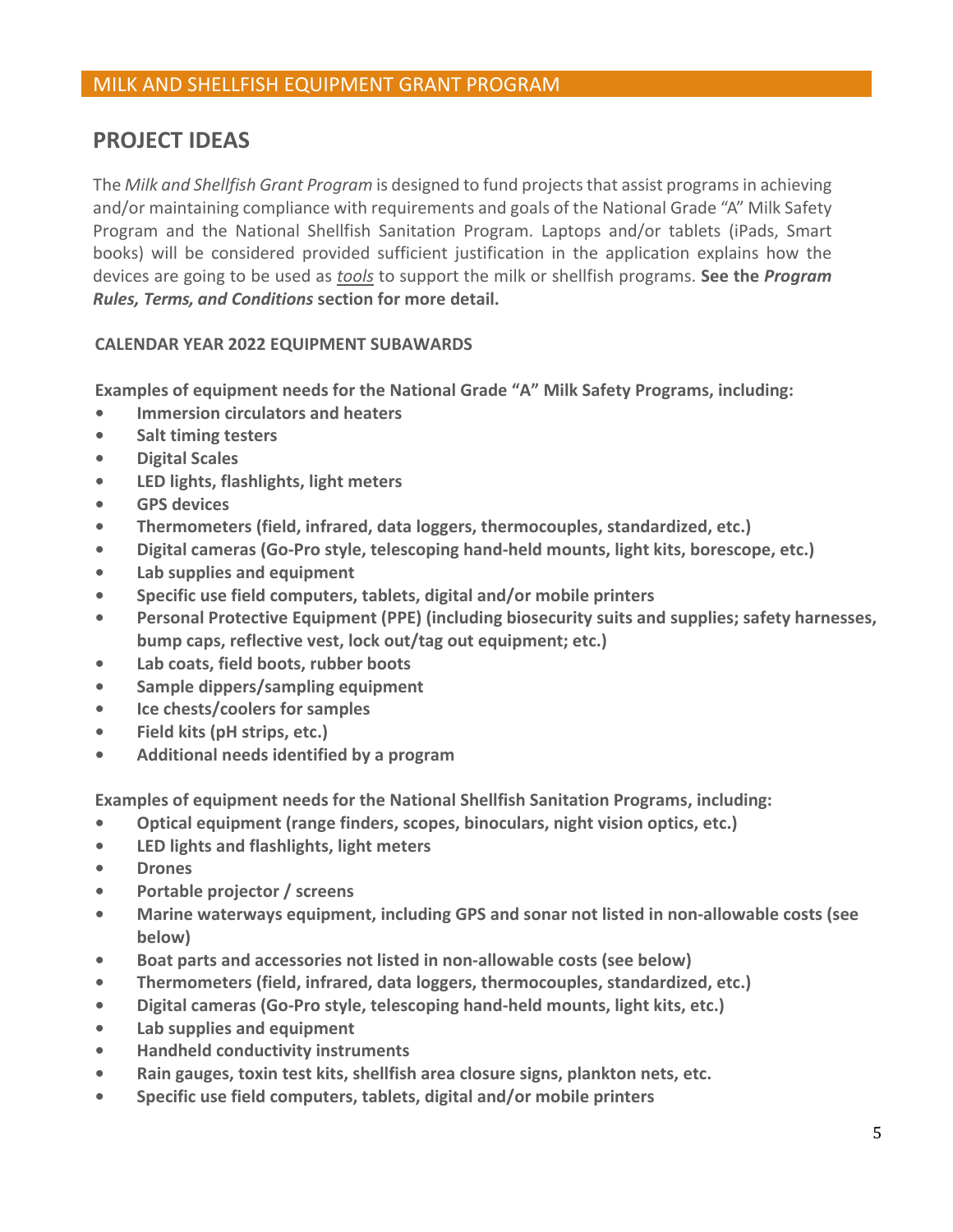**• Personal Protective Equipment (PPE)**

# <span id="page-5-0"></span>**PROGRAM RULES, TERMS, AND CONDITIONS**

# <span id="page-5-1"></span>I. ALLOWABLE COSTS

- Allowable costs include equipment and supplies (including purchase/rental/maintenance/ shipping), contractual fees, audiovisual materials, boat parts, and purchase and/or development of information technology (equipment/software/support).
- Indirect costs are permissible with a signed and current federal cost rate agreement, or at the de minimis rate of 10%. Additional guidance on the de minimis rate can be found at: [https://www.ecfr.gov/current/title-2/subtitle-](https://www.ecfr.gov/current/title-2/subtitle-A/chapter-II/part-200/subpart-E/subject-group-ECFRd93f2a98b1f6455/section-200.414)[A/chapter-II/part-200/subpart-E/subject-group-ECFRd93f2a98b1f6455/section-](https://www.ecfr.gov/current/title-2/subtitle-A/chapter-II/part-200/subpart-E/subject-group-ECFRd93f2a98b1f6455/section-200.414)[200.414](https://www.ecfr.gov/current/title-2/subtitle-A/chapter-II/part-200/subpart-E/subject-group-ECFRd93f2a98b1f6455/section-200.414)
- For all agencies that request funding for the equipment purchase of a drone, the agency will need to have their drone operators certified with an operational SOP submitted to FAA (e.g., line-of- sight, night operations, etc.). Before an award is made, the agency will need to provide a copy of their FAA-required documents and a statement-of-affirmation that they are in compliance with all of FAA's guidance for drone operations including line-of-sight. *For information on operating a drone as a Public Safety or Government user, [visit:](https://www.faa.gov/uas/public_safety_gov/) [https://www.faa.gov/uas/public\\_safety\\_gov/](https://www.faa.gov/uas/public_safety_gov/)*

# <span id="page-5-2"></span>II. NON-ALLOWABLE COSTS

Certain expenses and costs are not allowable under the *Milk and Shellfish Grant Program*. Please note the following restrictions:

- **Vehicles**: Costs associated with the procurement of vehicles, vehicle parts/service.
- **Boats and motorized watercraft** such as motors, trailers, boats, canoes, kayaks, rafts, inflatables, rigid inflatables, and skiffs are non-allowable
- **Construction**: Costs for construction and/or remodeling of physical structures are not allowed.
- **Food:** Expenses for food, snacks, meals, and catering (other than per diem for travelers) are not permitted for any subaward.
- **Personnel:** Personnel costs associated with training are not permitted. This includes employee salaries, fringe benefits, overtime, travel time, and time spent taking online courses.
- **Promotional items and costs** are generally prohibited unlessthey provide a direct food safety benefit. Examples of prohibited items: gift bags, logo items (pens, notepads, shirts, hats), gift cards, etc.
- **Purchasing of equipment and supplies for industry** is prohibited.
- **Liability insurance, maintenance/service agreements**, etc.
- **Other Agreements, Grants, & Funding Sources**: Any expenses reimbursed under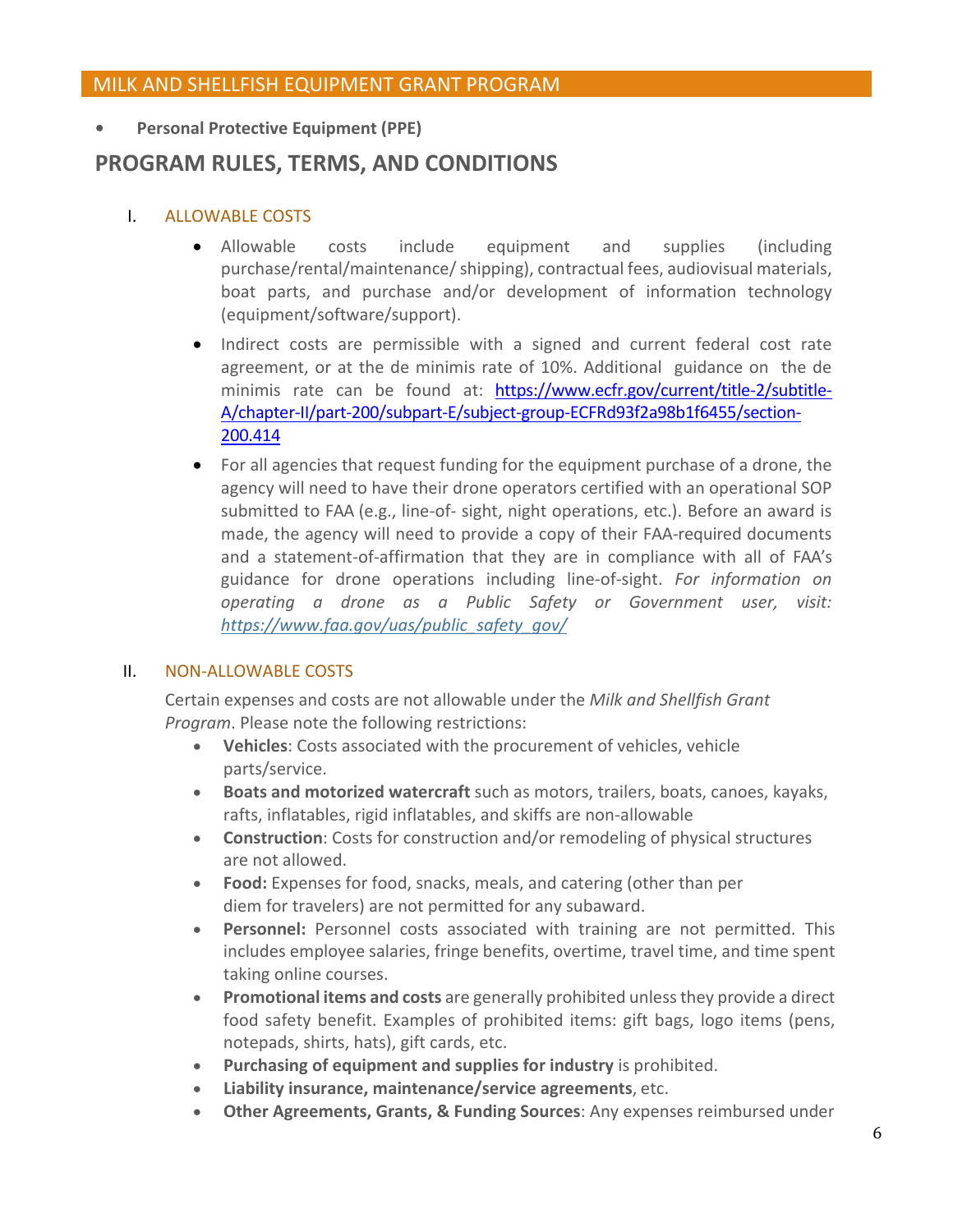other cooperative agreements, grants, contracts, and/or other funding mechanisms must remain distinct and separate from any subaward of the Milk and Shellfish Grant Program.

• **Insufficient Justification:** Other costs may not be funded upon reviewer evaluation. All costs should clearly support Project Outcomes, with sufficient justification provided.

### <span id="page-6-0"></span>III. PROGRAM RULES AND REQUIREMENTS

The following rules and requirements apply to subawards administered under the *Milk and Shellfish Grant Program:*

- 1. Funding is available for state and territorial (Puerto Rico) National Grade "A" Milk Safety Programs and state National Shellfish Sanitation Programs and can be used for 2022 Calendar Year equipment needs only.
- 2. Each Milk or Shellfish program may apply for funding for one (1) project in each of the two (2) project categories, for a maximum of two (2) applications per program for the Calendar Year 2022 funding cycle. If more than two (2) milk or shellfish applications are made by a single program, only the first application in each ofthe project categories will be evaluated.
- 3. Programs should coordinate internally to ensure they do not exceed the maximum number of applications of two (2) per grant cycle. Applications from a single program may be made by a single Point of Contact (POC), or multiple POCs.
- 4. For equipment purchases of single items that cost more than \$5,000 and with a useful life of more than one year, acquisitions must be made in accordance with 2 CFR 200, which has requirements for purchasing (2 CFR 200.317-320) and for record-keeping, management, and disposition (2 CFR 200.313).
- 5. For reasons of security and functionality, programs are required to complete all grant applications online using a modern, up-to-date browser. We recommend Google Chrome or an of the other browsers available for download a[t](http://afdo.org/msgrants/browsers) [http://afdo.org/msgrants/browsers.](http://afdo.org/msgrants/browsers)
- 6. When completing the online application, any character count restrictions include spaces.
- 7. All required fields in each application (including Point of Contact, Authorizing Official, organization, budget, budget justification, and all proposal information) must be clear and complete.
- 8. All grant applications must be submitted through the online portal, [https://msgrants.fluxx.io,](https://msgrants.fluxx.io,/) by the relevant Submission Deadlines listed in the *Grant Program Overview*.

# <span id="page-6-1"></span>IV. TERMS AND CONDITIONS

By applying for this funding opportunity, your agency has made an assurance that it will comply with all applicable Federal statutes and regulations in effect during the grant period, including applicable parts of 45 CFR Parts 74 and 92. Subawards will be based upon the submitted and approved project applications, and are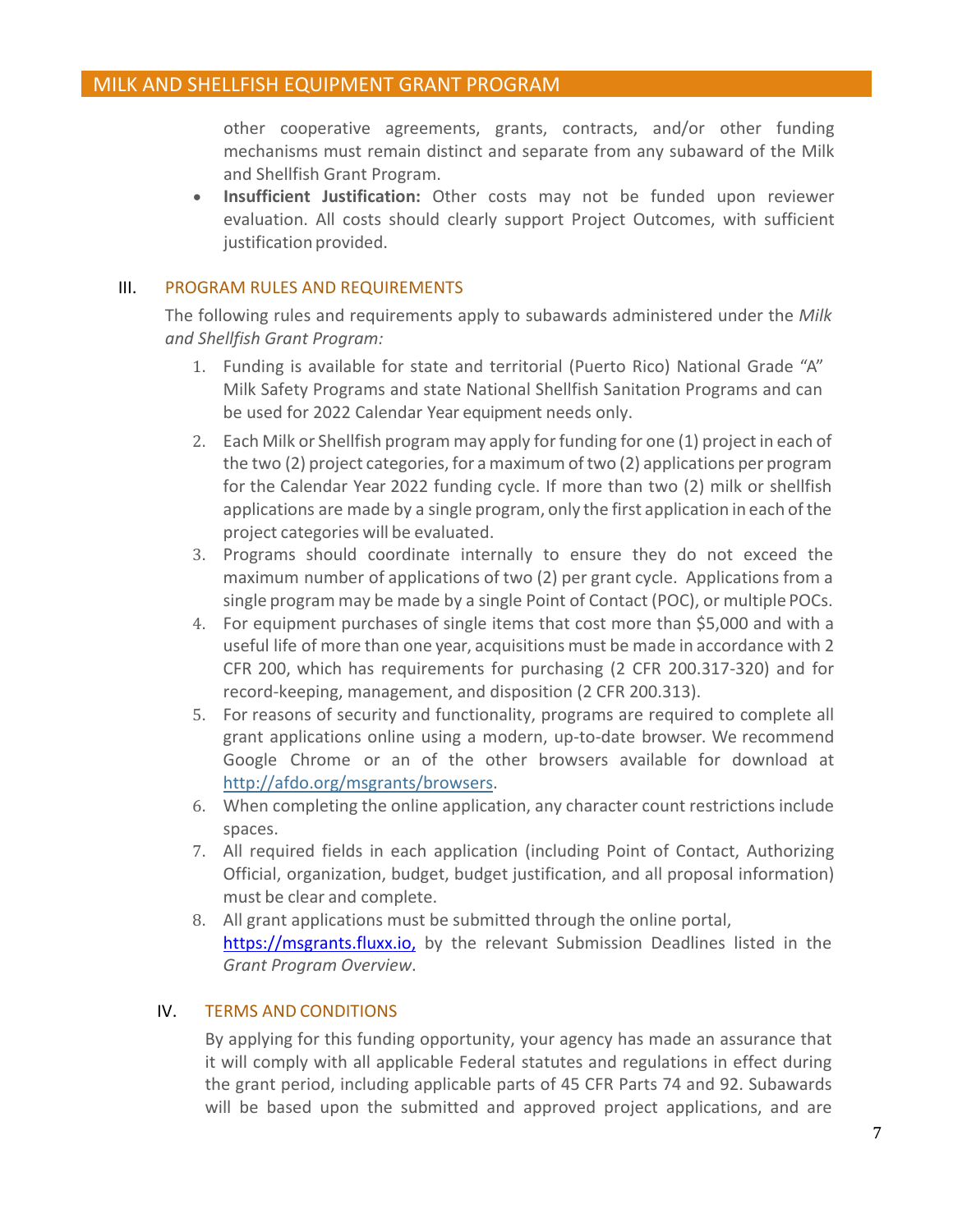subject to the following conditions:

- Award decisions are made by the FDA Project Officer for the FDA Cooperative Agreement that funds this program.
- The grantee must complete the full scope of work and all tasks outlined in the approved grant application by the Project End Date entered on the grant application unless a written exception is granted by the AFDO Milk and Shellfish Grants Management Team. Contact the Grant Team at (717) 814- 9873 or at **msgrants@afdo.org**.
- Any changes to the scope, tasks, deliverables, or expenses of funded subawards must be approved in advance and in writing by AFDO prior to work being modified or completed. Please note that costs incurred for unapproved changes may not be reimbursed.
- Reimbursement Request and culminating Final Report must be submitted through the online grant portal no more than 45 days after the Project End Date. As part of the Reimbursement Request, the grantee must provide a full accounting of all expenditures made with funds from this grant award, accompanied by the documentation specified in the Reporting Requirements section of this document.

# <span id="page-7-0"></span>**PROPOSAL SCORING**

- 1. Applicants will receive an automated email notification upon the successful submittal of their application.
- 2. Applications received by applicable deadlines will undergo an administrative review.
	- Applications out-of-compliance with the Program Rules and Requirements will not be funded.
	- For applications requiring minor administrative clarification, applicants will be notified and given the opportunity to provide clarifying information within five (5) business days after the notification.
	- Applications that pass the administrative review will move to a final review by FDA.
- 3. Equipment proposals may also be peer-reviewed as follows:
	- Milk submissions may be scored by up to two reviewers, one from FDA and one from NCIMS, following the scoring outline described below.
	- Shellfish submissions may be scored by up to two reviewers, one from FDA and one from ISSC, following the scoring outline described below.
- 4. When peer review is used; applications will be scored using the following outline (these are the scoring instructions that equipment reviewers will follow):
	- Scoring Section 1:
		- o Question 1: Review the Equipment Description entry and provide a score of 1-5 regarding the appropriateness and completeness of the listed information.
		- o Question 2: Review the Program Objectives entry and provide a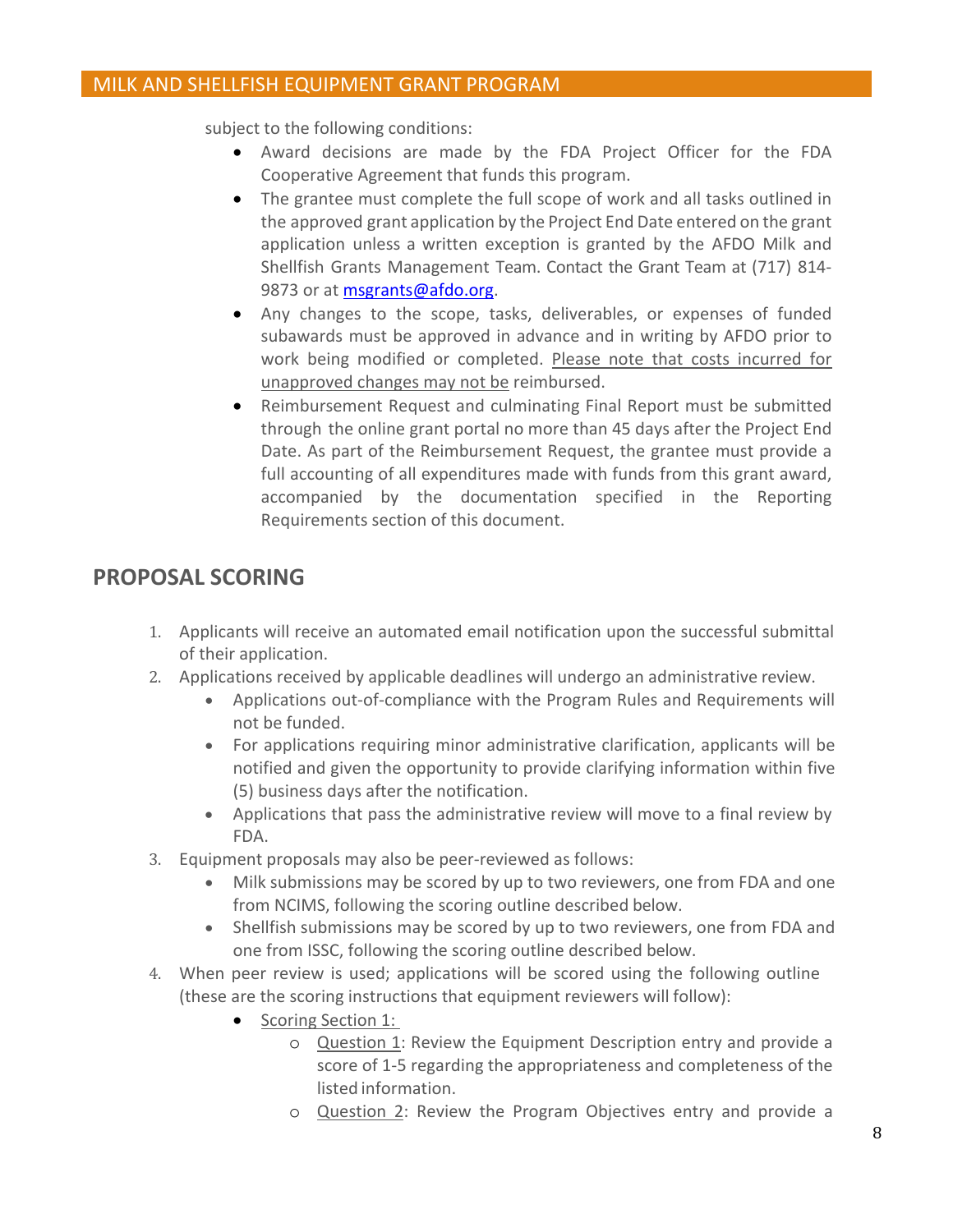score of 1-5 regarding the appropriateness and completeness of the listed information.

- o Question 3: Review the Program Outcomes entry and provide a score of 1-5 regarding the appropriateness and completeness of the listed information.
- Scoring Section 2 Budget Information: Review all Budget entries, the total Project Request and the detailed Budget Narrative entries and provide a score of 1-5 regarding the cost effectiveness of this project request.
- Total Score: the system will auto calculate total points (Note that the funding allocations for the equipment and the training subawards are separate, and equipment subawards will not compete for funding with training subawards).
- 5. The FDA/NCIMS/ISSC Joint Advisory Groups have discretion when making award decisions and can approve changes to number of reviewers or reviews, funding amount, priority, project period, and other aspects of subawards to ensure this funding program meets the FDA's intended goals. Final Award decisions are made by the FDA Project Officer for the FDA Cooperative Agreement that funds this program.
- 6. Applications not awarded will be notified via email.

# <span id="page-8-1"></span><span id="page-8-0"></span>**REPORTING REQUIREMENTS**

# **I. METHOD FOR REPORTING**

As with the application process, the online grants management system is used for project reporting and is aimed at minimizing the grantee's time burden. Grantees must submit their reports through the online grant management portal at [https://msgrants.fluxx.io.](https://msgrants.fluxx.io/) Funds are generally awarded on a reimbursement basis after each Reimbursement Request is submitted and approved, but exceptions may be made based on the nature and duration of the project or the needs of the Program (determined on a case-by-case basis). *Note: A reimbursement check will be made payable to the organization; it cannot be made payable to any individual*.

#### <span id="page-8-2"></span>**II. BUDGET CHANGES**

Changes to the project budget **that exceed 10% of the total grant amount** must be requested in advance of your final report submission. You must submit a change request, via the online portal. Amended budget line items must be approved before expenditures are incurred, and requested changes are not considered approved until you receive confirmation via email. *Note: If you are ready to submit your Reimbursement Request but have not yet requested and received approval for budget changes that exceed 10% of the total grant amount, you must submit your change request and wait for your approval before submitting your Reimbursement*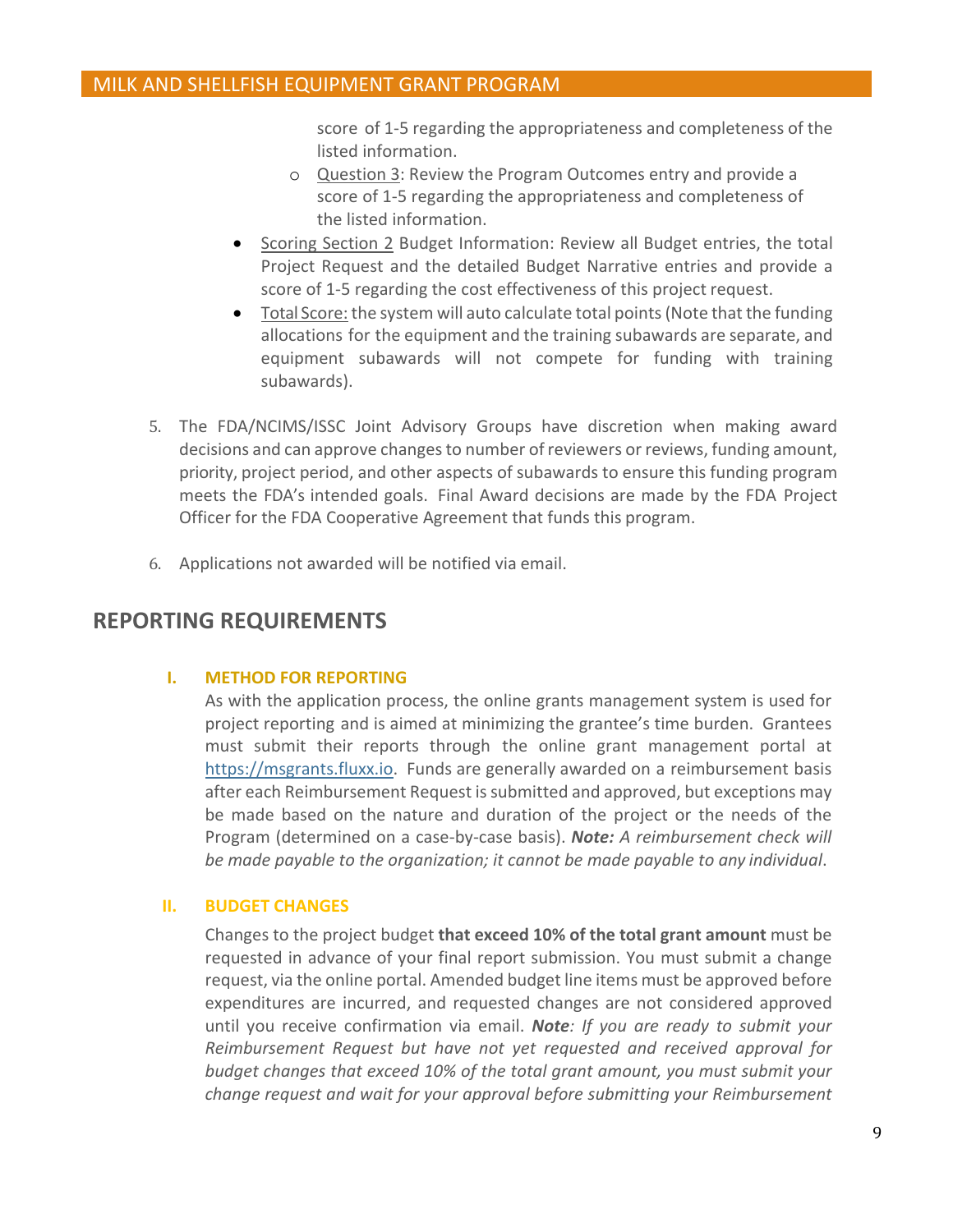*Request.*

# III. FINAL REPORT REQUIREMENTS – EQUIPMENT SUBAWARDS

A **Final Report** is required for all Equipment Subawards and should document the completion of all project deliverables. The Final Report is due 45 days after the end of the project period listed in your application. Please visit [http://afdo.org/grants/msgrants f](http://afdo.org/grants/msgrants)or complete Reimbursement and Reporting Instructions.

# <span id="page-9-0"></span>**HOW TO APPLY FOR FUNDING**

- 1. Carefully review the details of this Grant Guidance document.
- 2. Gather all required information necessary to complete your application(s).
- 3. Ensure your computer meets the minimum browser requirements to ensure security and functionality with the system. We recommend Google Chrome or any of the other up-to- date browsers listed at [http://afdo.org/grants/browsers.](http://afdo.org/msgrants/browsers)

(1) Complete an online application using the grants management portal at [https://msgrants.fluxx.io](https://msgrants.fluxx.io/) for each project for which your program chooses to apply. A single program can apply for a maximum of two (2) applications, with not more than one application in each of the two project categories (Annual Training Needs and Equipment).

4. Submit equipment applications by the April 29, 2022 7:59 PM ET deadline, and wait for funding determination (approximately 6 weeks after the grant program deadline).

# <span id="page-9-2"></span><span id="page-9-1"></span>**STEP-BY-STEP APPLICATION GUIDANCE**

# I. BEST PRACTICES

Listed below are several best practices:

• **Work in a single Word processing document first**

Many applicants find it helpful to gather the required information into a single word processing document, and then later cut and paste that information into the grant portal. This can prevent the loss of worktime caused by Internet connection issues.

# • **Save Your Application Often**

Once you begin to type (or copy and paste) information into the portal, be sure to periodically hit the "**Save**" button at the top of the screen. After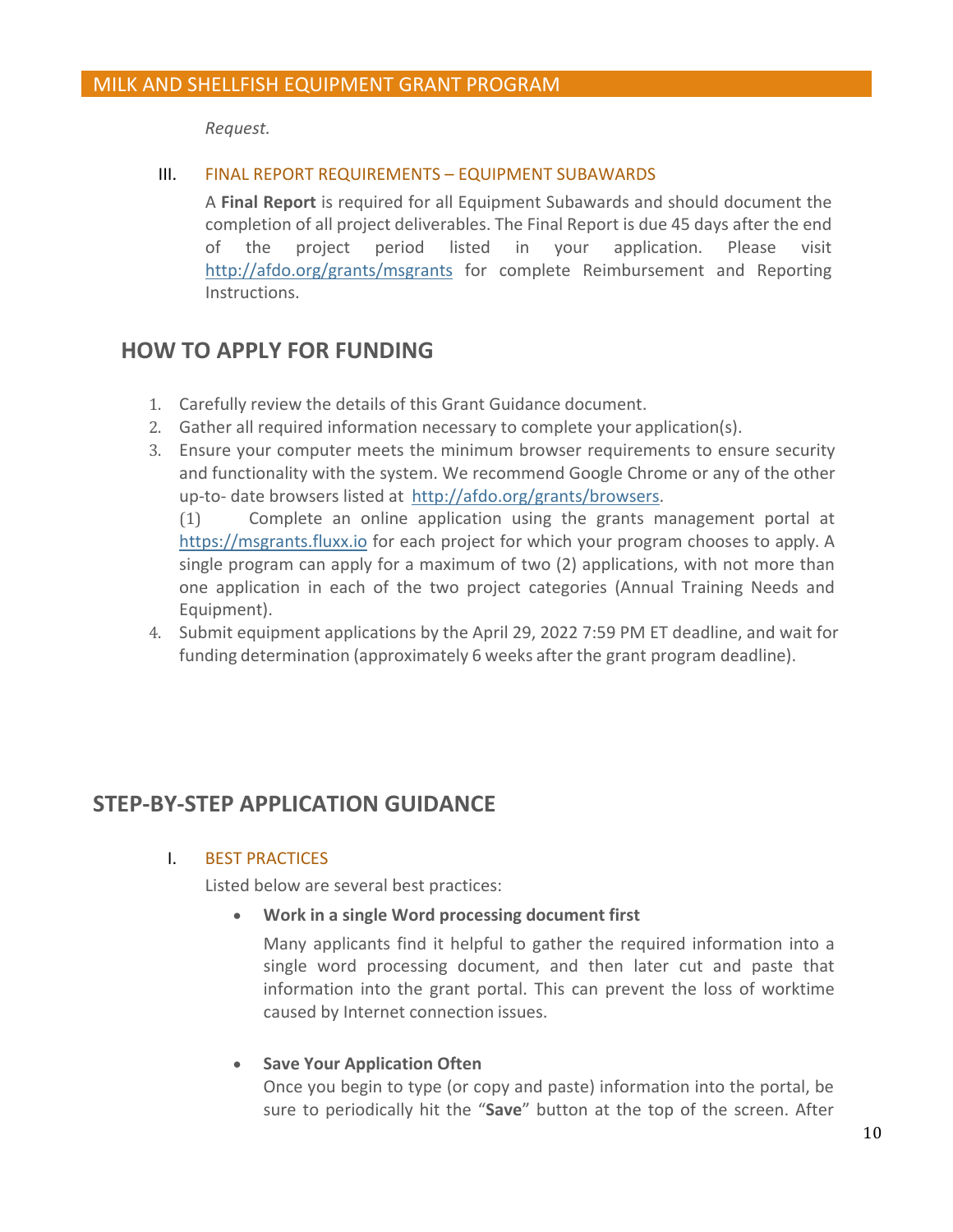clicking the "Save" button, you can log in and out of the system as often as needed without losing your information. Saved applications may be viewed by clicking "Draft Applications" under the "Applications" heading in the menu on the left panel of your dashboard.

# • **Complete all Required Fields**

Your application cannot be submitted until you complete all required fields. Once you have completed all required fields, a "**Submit**" button will appear at the bottom of the screen. Do not click the "Submit" button until your application is complete. If you inadvertently hit "Submit" before your application is complete, contact the Milk and Shellfish Grants Management Team before the application submittal deadline and your application can be moved back to the "Draft" state so that further edits can be made.

#### • **Verify Your Application Has Been Successfully Submitted**

Applications not received by the deadline cannot be accepted. Make sure you successfully complete and submit your application. You will receive a confirmation email. If you do not, contact the AFDO grants team BEFORE the deadline.

#### <span id="page-10-0"></span>STEP 1 – ELIGIBILITY QUESTIONAIRE

Fro[m http://msgrants.fluxx.io, s](http://msgrants.fluxx.io/)elect the button "New User Registration" and take the Eligibility Questionnaire (users with an existing username in the Milk and Shellfish Grant Portal can skip to STEP 4 – APPLY FOR A GRANT).

# <span id="page-10-1"></span>STEP 2 – ACCOUNT REGISTRATION

Register as a Point of Contact for your program through the Milk and Shellfish grant portal. This step only appears if the answer to the Eligibility Quiz in Step 1 is answered as "Yes."

# <span id="page-10-2"></span>STEP 3 – RECEIVE YOUR USERNAME AND PASSWORD

Within 2 business days of registration (but normally sooner, often within 30 minutes) you will receive an email with your username and a password. This email will come to the POC email address you entered during registration. Once you receive these credentials, you may log into the Milk and Shellfish grants management portal and begin working on your application(s). Be sure to save your username and password, as these credentials may be used after you submit to check the status of your application(s). IN RARE CASES, SOME EMAILS ARE FILTERED OUT OR SENT TO SPAM FOLDERS. IF YOU DO NOT RECEIVE AN EMAIL WITH YOUR USERNAME AND PASSWORD WITHIN TWO (2) DAYS OF REGISTRATION, PLEASE CONTACT THE MILK AND SHELLFISH GRANTS MANAGEMENT TEAM.

#### <span id="page-10-3"></span>STEP 4 – APPLY FOR A GRANT

Complete your grant application(s) by using your username and password to log into the Milk and Shellfish Grant Portal a[t https://msgrants.fluxx.io.](https://msgrants.fluxx.io/) A single point of contact from a Program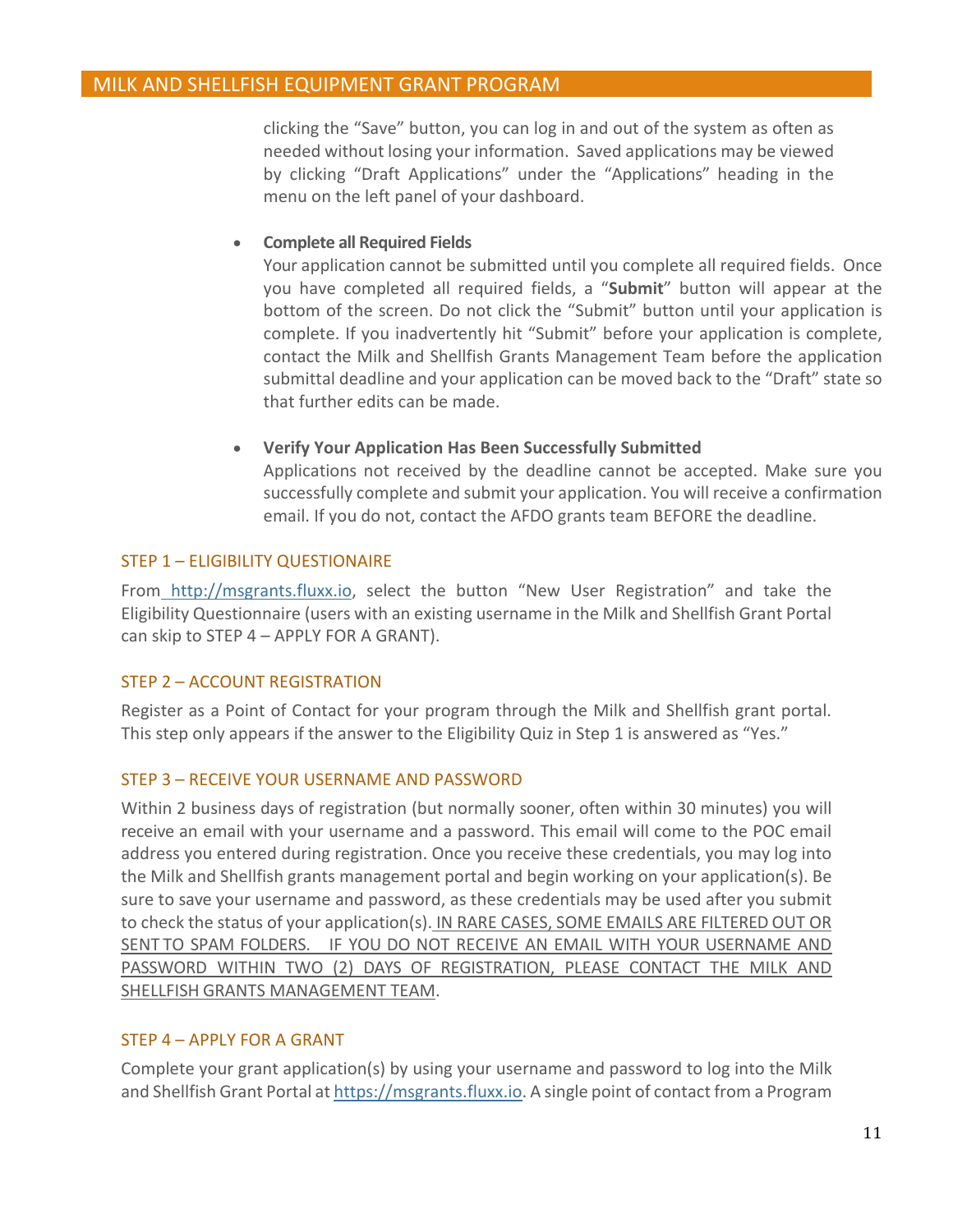may apply for up to two (2) grants (one in each category – Annual Training Needs and Equipment). Multiple POCs from a single Program may register and apply for grants through this program, but they should coordinate to ensure they do not apply for more than one (1) grant in each category, and no more than two (2) grants in total for the current grant cycle. If more than two (2) applications are made by a single Program, only the first application in each of the project categories will be evaluated.

Once you log into your user dashboard, click "Apply Now" and select one of the following two categories to begin the application:

- GRADE "A" MILK SAFETY EQUIPMENT (Spring 2022)
- SHELLFISH SANITATION EQUIPMENT (Spring 2022)

After selecting a grant category, you may begin entering all required information. For certain sections, the required information varies depending on the selected category.

# <span id="page-11-0"></span>STEP 5 – SAVE AND SUBMIT

- Once you have entered all the required information in Steps 3 and 4, carefully review the information you have entered.
- Click the "**Save**" button at the bottom right corner of your screen (we recommend that you save often during the application process to ensure your work is captured). **Note:** Saved applications may be viewed by clicking "Draft Applications" under the "Applications" heading in the menu on the left panel of your dashboard.
- Your application cannot be submitted until you complete all required fields. To make changes to a saved application, click the "**Edit**" button at the top right corner of your screen.
- Before the grant program deadline, once you have reviewed your application and are confident the information entered into all fields is correct, clear, and complete, click the "**Submit**" button in the bottom right corner of your screen to submit your application. A "Note for Submit" box will appear, but it is not required to enter any notes. Click "**OK.**"
- Before leaving the Application Portal, allow your screen to refresh (you may have to click on one or more "Update Available" pop-ups), and assure your application moves from the "Draft Applications" section of the Portal to the "Submitted for Review" section. You should also receive a system generated email confirming the submittal of each application, shortly after it is submitted (if you do not receive a confirming email, please check your email SPAM folder).
- If you do not receive confirmation of your submission, please contact the Milk and Shellfish Grants Management Team at (717) 814-9873 or [msgrants@afdo.org,](mailto:msgrants@afdo.org) **before the end date of the open application period.**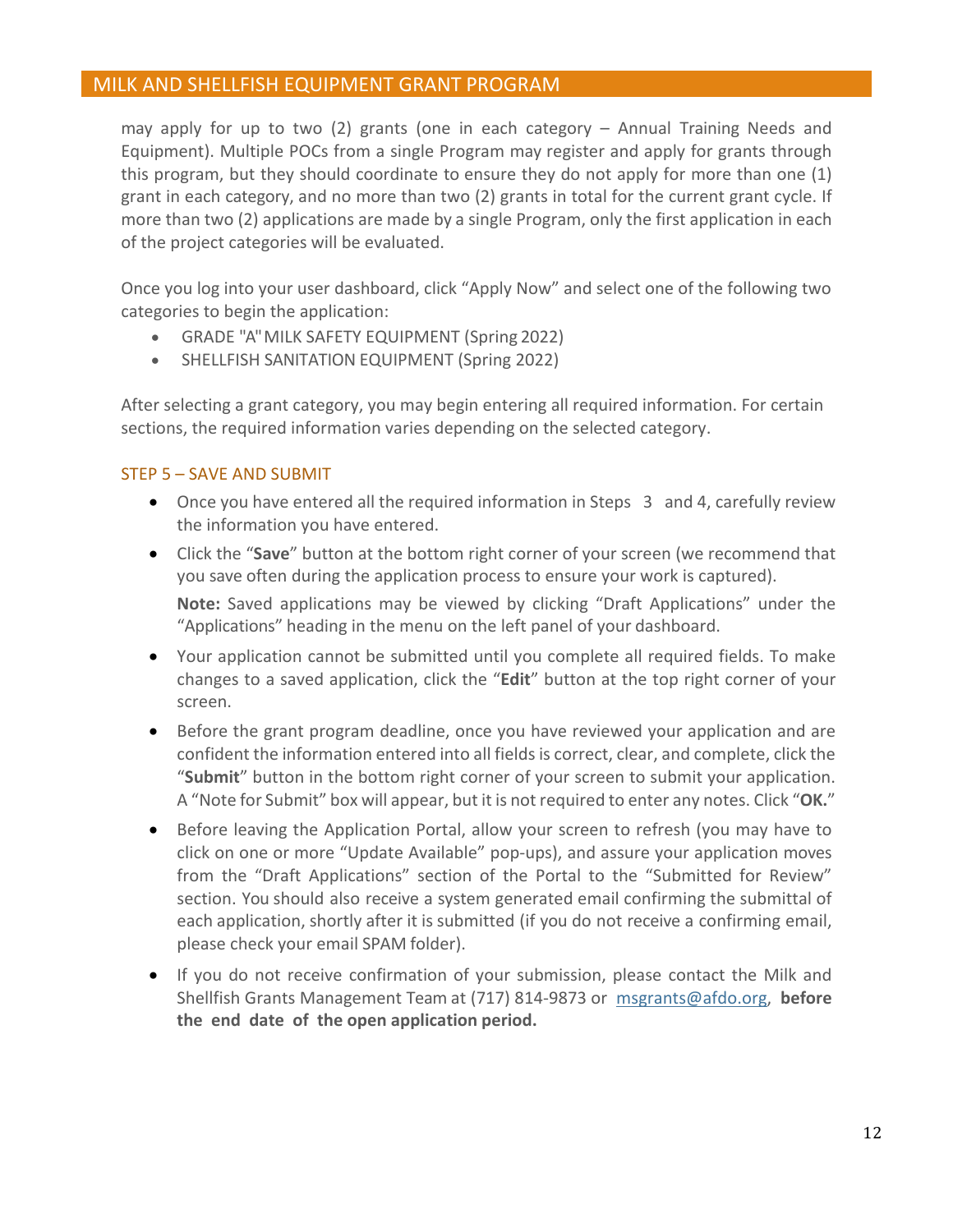# <span id="page-12-0"></span>**IMPORTANT WEB LINKS**

### MILK AND SHELLFISH GRANT PROGRAM HOMEPAGE – [http://afdo.org/grants/](http://afdo.org/msgrants)msgrants

All the information for this grant program, including the latest information and program updates, and access to the grant portal, can be found at this site.

#### MILK AND SHELLFISH GRANT PORTAL – [https://msgrants.fluxx.io](https://msgrants.fluxx.io/)

This link leads directly to the grant portal where you can register and apply for grants for this FDA-funded opportunity. The portal will be open for new equipment applications from March 28 to April 29, 2022, until 7:59 PM ET. This portal can also be reached through the AFDO Milk and Shellfish Grant Program homepage.

#### DOWNLOAD A MODERN BROWSER – [http://afdo.org/grants/browsers](http://afdo.org/msgrants/browsers)

The grants management portal has minimum requirements for security and functionality reasons. Utilize this link to access and download a modern browser that is compatible with the system. Contact your Program's information technology office for assistance.